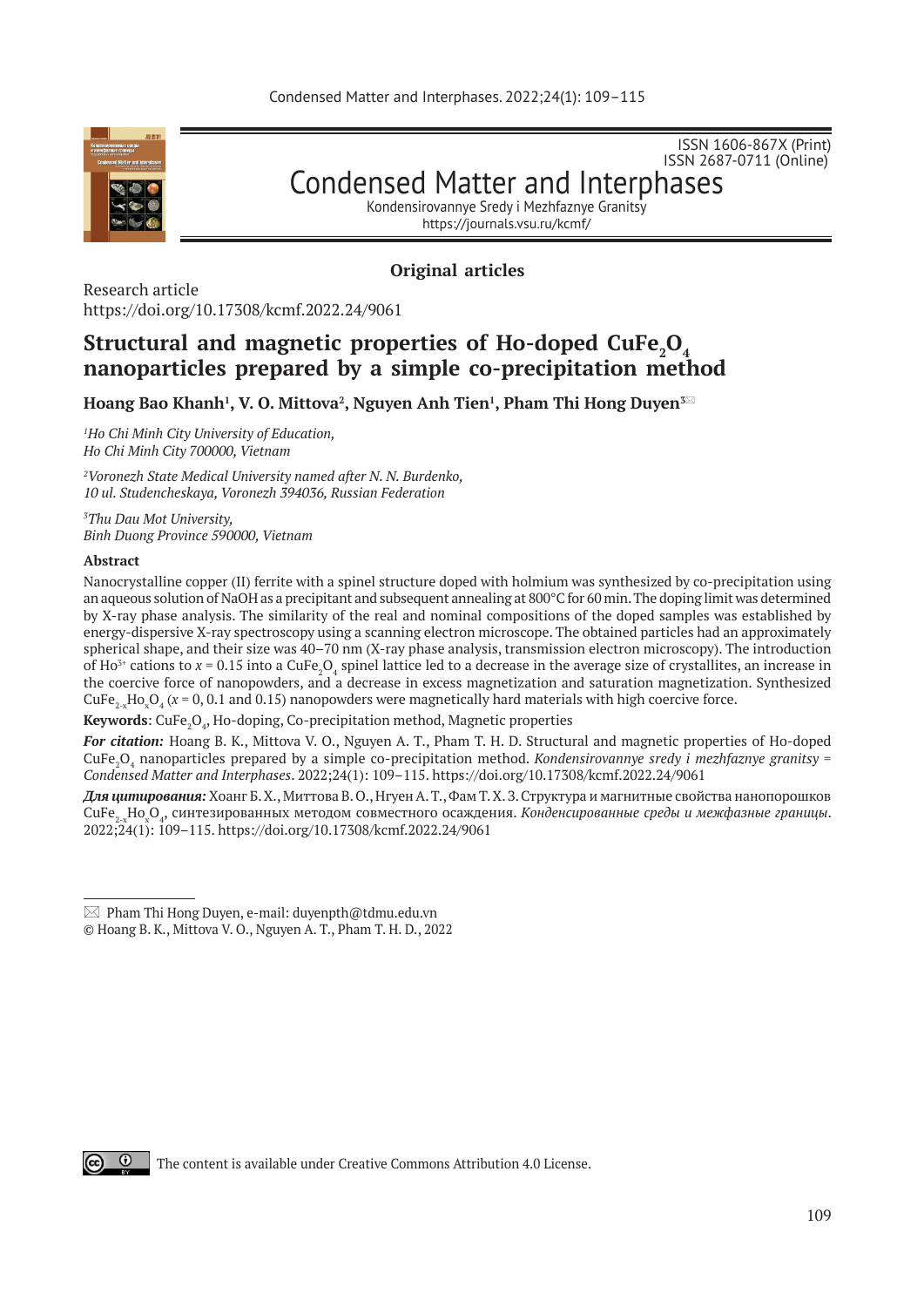#### **1. Introduction**

The synthesis and study of the characteristics of nanomaterials now attracts a lot of attention, since nanoparticles possess a set of properties different from those of macrosized analogues [1– 5]. Among the magnetic materials, nanocrystalline ferrites with an  $MFe<sub>2</sub>O<sub>4</sub>$  type spinel structure  $(M = Co, Ni, Zn, Cu)$  are distinguished by high values of magnetic permeability, saturation magnetization, and are used to create new multifunctional materials, such as highfrequency devices, due to a decrease in the energy of Foucault's currents and, accordingly, an increase in the duration of their operation [4, 6–9]. In addition, ferrites with a spinel structure are cheaper and more stable (in time and temperature) compared to metals and alloys.

Ferrites with an MFe ${_{2}O_{4}}$  spinel structure doped with various metal cations are usually synthesized by methods such as sol–gel technology [6– 9], hydrothermal synthesis [10], solid phase reaction [11], or coprecipitation with the addition of organic compounds [12]. The studies [4, 13] describe the features of the formation of nanopowders of ferrites – spinels MFe<sub>2</sub>O<sub>4</sub> (M = Zn, Co, Ni) by a simple co-precipitation method via the hydrolysis of cations in boiling water followed by the addition of appropriate precipitants in the absence of surface active substances (SAS). According to literature,  $\text{CuFe}_2\text{O}_4$  in the form of nanocrystals doped with holmium (CuFe<sub>2-x</sub>Ho<sub>x</sub>O<sub>4</sub>), were not synthesized in a similar way.

Thus, the purpose of this study was the synthesis and investigation of the magnetic properties of nanocrystalline ferrite – copper (II) spinel, doped with holmium, formed by a simple chemical coprecipitation method.

## **2. Experimental**

The starting materials were aqueous solutions of copper (II), iron (III), and holmium (III) nitrates (analytical grade reagents) with molar ratio Cu<sup>2+</sup>: Fe<sup>3+</sup>: Ho<sup>3+</sup> = 1 : (2-*x*) : *x* (*x* = 0, 0.1, 0.15, and 0.2). An aqueous solution of NaOH was used as a precipitant. An aqueous solution of a mixture of  $Cu(NO_3)_2 \cdot 3H_2O$ ,  $Fe(NO_3)_3 \cdot 9H_2O$ , and  $\rm Ho(NO_3)_3\text{-}5H_2O$  (50 mL) was added dropwise to 450 mL of boiling water with stirring using a magnetic stirrer. After the introduction of salts, boiling was continued for another 10 min, while

the solution acquired a brown-red colour, then the system was cooled to room temperature, and the 5% NaOH solution was added dropwise until the complete precipitation of  $Cu^{2+}$ , Fe<sup>3+</sup> and  $Ho<sup>3+</sup>$  cations similarly to [13–14]. The resulting precipitate was stirred for 60 min and then precipitated within 15 min. After separation on a vacuum filter, the precipitate was washed with distilled water until pH ~ 7.0 was reached and dried at room temperature. Annealing was carried out in a muffle furnace at 800°C for 60 min. Such an annealing regime was chosen based on the results of [13, 15].

The phase compositions of the samples were determined using X-ray phase analysis (XRD, D8-ADVANCE diffractometer, CuK<sub>a</sub>-radiation,  $\lambda$  = 1.5406 Å, 2 $\theta$  = 10–80°). The average crystal size ( $D_{av}$ , nm) of CuFe<sub>2-x</sub>Ho<sub>x</sub>O<sub>4</sub> samples was calculated using the Scherrer formula.

The shape and size of the particles were determined using transmission electron microscopy (TEM, electron microscope JEM‑1400).

The actual qualitative and quantitative elemental composition of the samples was studied by energy dispersive X-ray spectroscopy (EDX) using an FE-SEM S-4800 scanning electron microscope. The quantitative elemental composition was determined as the average of the values obtained at five different points of each sample.

The hysteresis loop and magnetic characteristics of  $CuFe_{2-x}Ho_xO_4$  ( $x = x = 0, 0.1,$ 0.15 and 0.2) nanopowders at room temperature, including saturation magnetization  $(M_{\rm s}^{\phantom{\dag}}),$  $\mathop{\mathrm{coercive}}$  force  $(H_c, \mathop{\mathrm{Oe}})$  and residual magnetization (*M*<sub>r</sub>) were recorded using a Microsene EV11 magnetometer with a vibrating sample under the action of a magnetic field in the range from –16,000 to +16,000 Oe.

## **3. Results and discussion**

X-ray diffraction patterns of powders of a nominal composition of  $CuFe_{2-x}Ho_xO_4$  ( $x = 0, 0.1$ , 0.15, and 0.2), obtained by co-deposition after annealing at 800°C for 60 min are shown in Fig. 1. For samples with values  $x = 0, 0.1$  and 0.15, peaks corresponding to the standard peaks of  $\text{CuFe}_{2}\text{O}_4$ spinel phase (JCPDS: 04-001-9258; Copper Iron Oxide) were obtained. On the diffraction pattern of a sample with a nominal degree of doping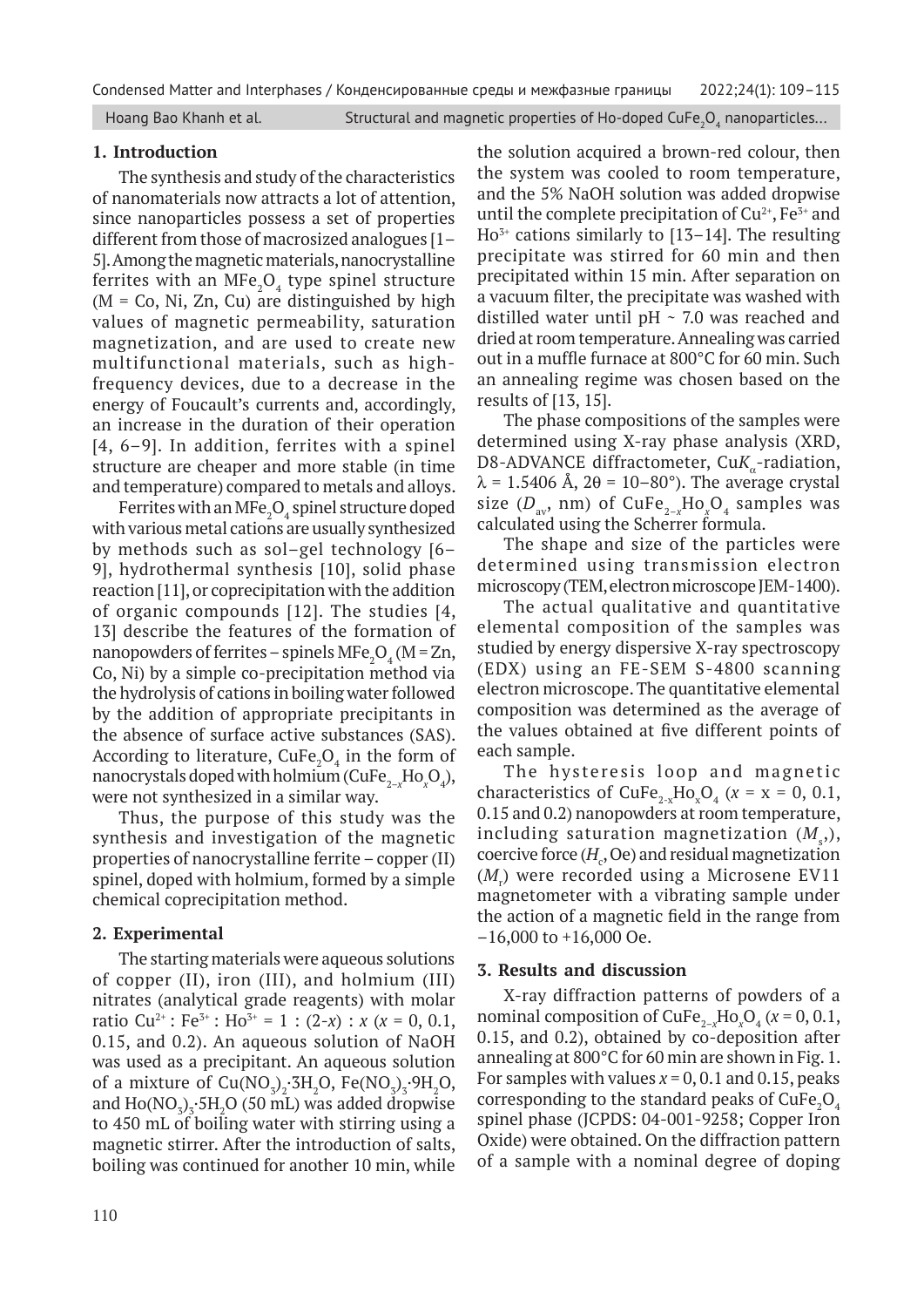

**Fig. 1.** X-ray diffraction patterns of samples of nominal composition CuFe $_{2-x}$ Ho $_{x}$ O $_{4}$ synthesized by co-precipitation after annealing at 800°С for 60 min

*х* = 0.2 in addition to the peaks of the phase with the copper(II) spinel structure  $\text{CuFe}_2\text{O}_4$ , peaks corresponding to the following phases: CuO  $(JCPDS: 04-004-5685; Copper Oxide)$  and HoFeO<sub>z</sub> (JCPDS: 01-084-8725; Holmium Iron Oxide) were revealed.

Thus, according to XRD data, the limit for the doping of ferrite – copper spinel with holmium from  $x = 0.15$  to  $x = 0.2$  after annealing at 800 °C for 60 min was established. The limiting level of doping was due to the difference in the ionic radii of the substituted element and the dopant, the ionic radius Ho<sup>3+</sup> ( $r = 1.04$  Å) was much larger than the ionic radius of  $Fe^{3+}$  ( $r = 0.65$  Å) [16– 17]. An increase in the degree of doping in the  $\text{CuFe}_2\text{O}_4$  lattice led to a decrease in the value of the angle  $2\theta$  for the peak with the highest intensity (Table 1). This once again indicates the

successful doping of copper spinel ferrite with holmium and incorporation of the latter into the  $\text{CuFe}_2\text{O}_4$  lattice. The analysis of the crystal sizes determined using the Scherrer formula [18] based on X-ray diffractometry data showed a decrease in  $D_{av}$  with an increase in the degree of doping of copper ferrite with  $Ho^{3+}$  ions from  $x = 0$  to  $x = 0.15$ , followed by an increase at  $x = 0.2$  (Table 1). Such an anomaly at  $x = 0.2$  could be related to the phase inhomogeneity of the samples when two impurity phases appear (CuO and  $HoFeO<sub>3</sub>$ ) (Fig. 1), which causes an error in the calculation using the Scherrer formula. The reduction of the average crystal size of CuFe<sub>2-x</sub>Ho<sub>x</sub>O<sub>4</sub> (D<sub>av</sub>) with an increase in the content of  $\overline{H}$ o<sup>3+</sup> cations from  $x = 0.0$  to  $x = 0.15$  is explained by the fact that the substitution of Fe<sup>3+</sup> cations ( $r = 0.65$  Å) by Ho<sup>3+</sup> cations with a large ionic radius  $(r = 1.04 \text{ Å})$  causes

**Table 1.** Characteristics of CuFe<sub>2-x</sub>Ho<sub>x</sub>FeO<sub>4</sub> samples synthesized by co-precipitation after annealing at 800 °С for 60 min

| Samples, nominal composition     | $2\theta$ , $\degree$ | $D_{av}$ , nm | $Ha$ , Oe | $M_{\nu}$ , emu/g | $Me$ , emu/g |
|----------------------------------|-----------------------|---------------|-----------|-------------------|--------------|
| CuFe <sub>2</sub> O <sub>4</sub> | 36.0510               | 54.6          | 940.72    | 13.03             | 23.64        |
| $CuFe1.9Ho0.1O4$                 | 36.0301               | 46.2          | 1320.11   | 10.81             | 21.32        |
| $CuFe1.85Ho0.15O4$               | 36.0119               | 37.8          | 1501.12   | 9.15              | 18.29        |
| $CuFe18Ho02O4$                   | 35.5868               | 42.9          | 1317.82   | 6.40              | 13.14        |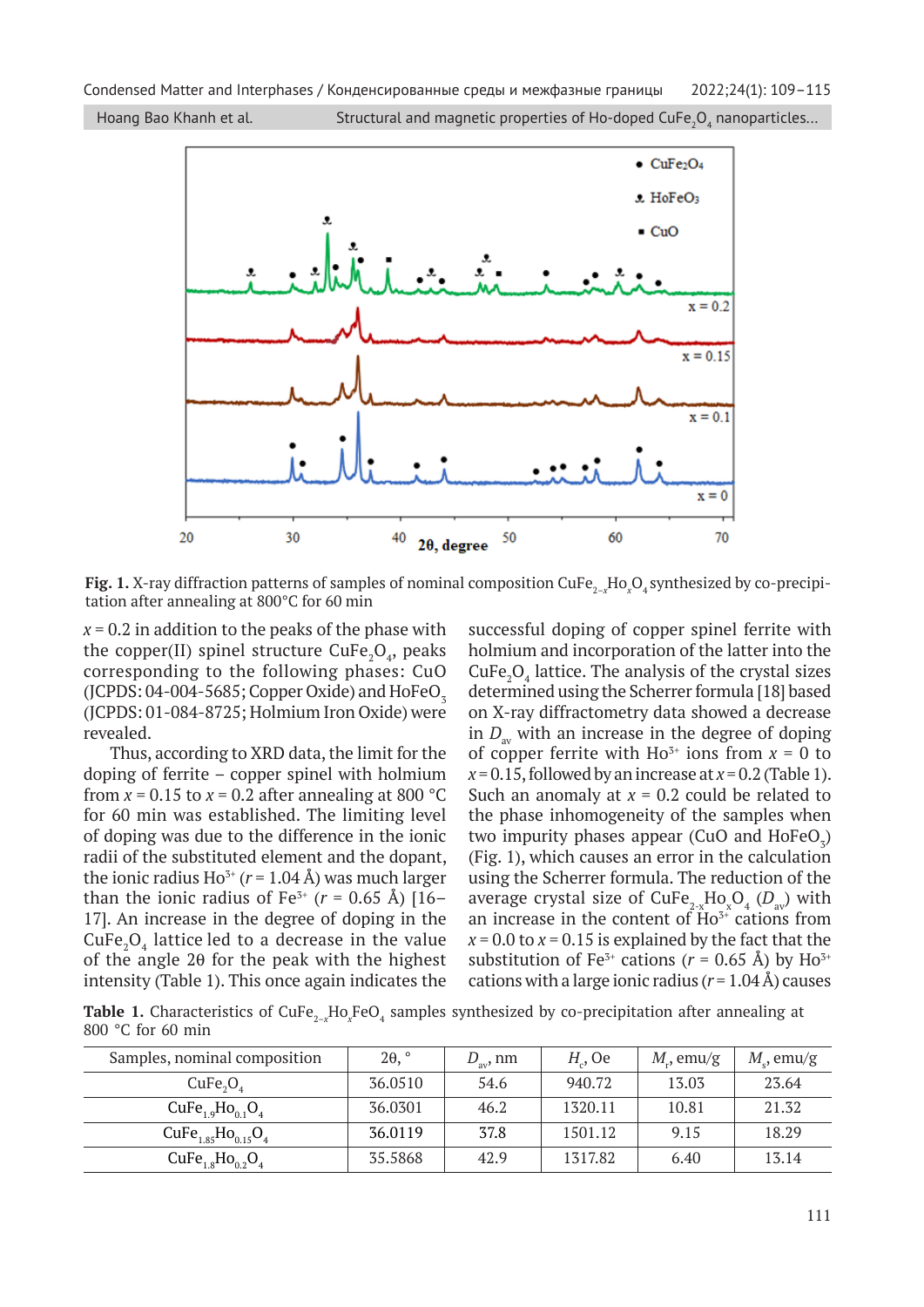an increase in the defectiveness of the lattice and, accordingly, increased internal stresses, as a result of which the growth of crystals is inhibited. Similar results were observed in the study [19], in which the substitution of Fe $^{3+}$  in the CuFe $_{2}^{\ } \mathrm{O}_{4}$  lattice by doping with  $Ce^{3+}$  cations  $(r = 1.14 \text{ Å})$  led to a decrease in the average crystal size from 25.36 to 18.53 nm with a change in *x* from 0.0 to 0.5.

Determination of the real elemental composition of  $\text{CuFe}_2\text{O}_4$  and  $\text{CuFe}_{1.85}\text{Ho}_{0.15}\text{FeO}_3$  samples showed that peaks were observed only for the elements Cu, Fe, O, and Ho, and their content was very close to the nominal composition. Impurities of other elements were not revealed (Fig. 2).

TEM images of  $\mathrm{CuFe}_2\mathrm{O}_4$  (A) and  $\mathrm{CuFe}_{1.85}\mathrm{Ho}_{0.15}\mathrm{O}_4$ (B), nanopowders annealed at  $800^{\circ}$ C for 60 min are



**Fig. 2.** EDX - X-ray diffraction patterns of CuFe<sub>2</sub>O<sub>4</sub> (A) and CuFe $_{1.85}$ Ho $_{0.15}$ O<sub>4</sub> (B), samples synthesized by co-precipitation after annealing at 800 °C for 60 min



 ${\tt Fig. 3.~TEM}$  images of  $\rm CuFe_2O_4$  (A) and  $\rm CuFe_{1.85}Ho_{0.15}O_4(B)$ , nanoparticles synthesized by co-precipitation after annealing at 800 °C for 60 min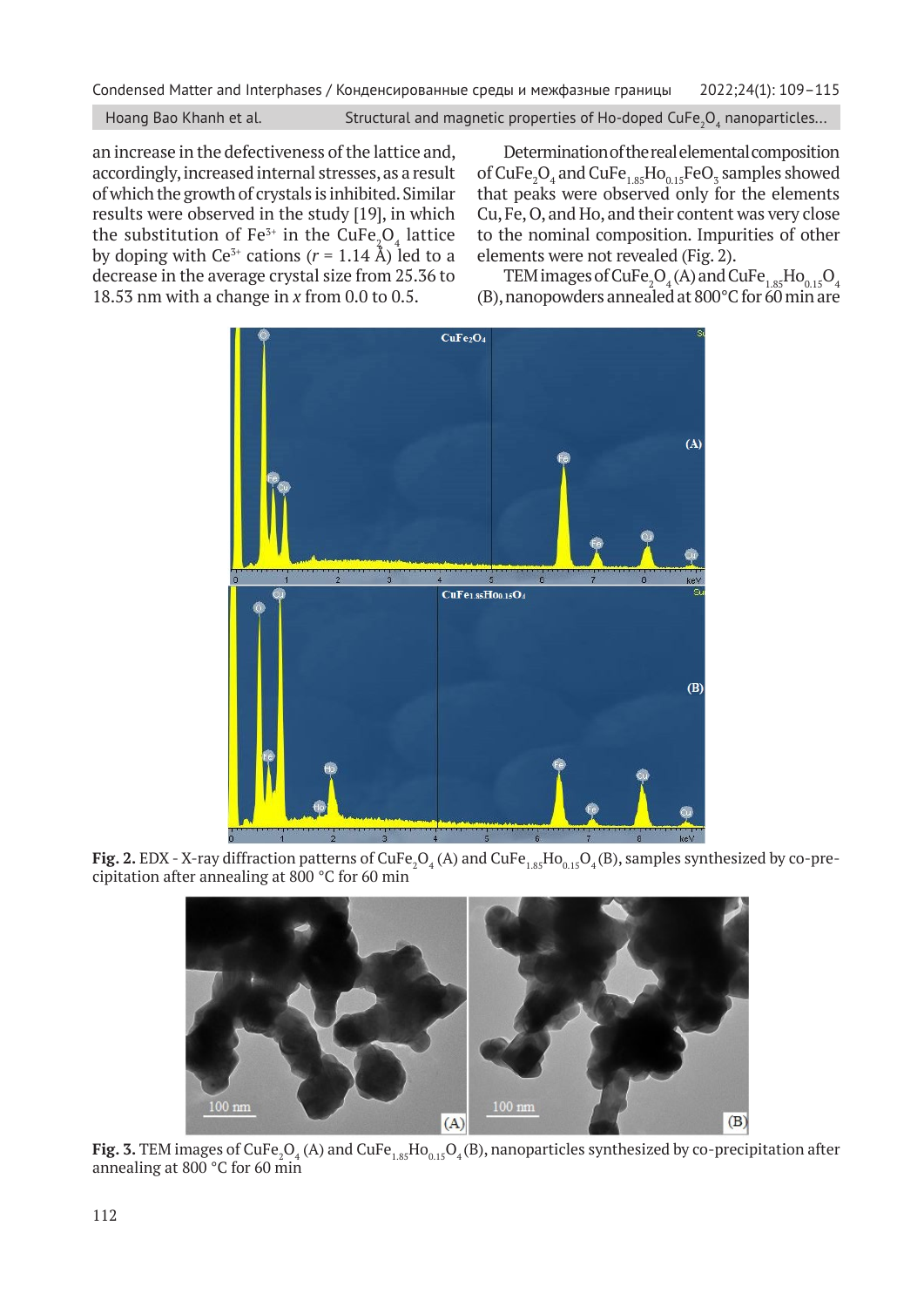shown in Fig. 3. It can be seen that the obtained particles have an approximately spherical shape, and their size was 40–70 nm. The particles were mainly aggregated.

A study of the magnetic characteristics at room temperature showed that the doping of crystal lattice of spinel CuFe $\mathrm{_2O}_4$  with Ho $\mathrm{^{3+}}$  affected not only the structural characteristics of crystals, but also the magnetic properties of CuFe<sub>2-x</sub>Ho<sub>x</sub>O<sub>4</sub> nanopowders (Fig. 4 and Table 1).

Magnetic parameters such as excess  $m$ agnetization  $(M_{\rm r},\,{\rm emu/g})$  and saturation  $\textsf{magnetization}\,\left(M_{_{\mathrm{s}}},\,\textsf{emu/g}\right)$  of  $\textsf{CuFe}_{_{2-x}}\textsf{Ho}_{_{x}}\textsf{O}_{_{4}}$ samples (nominal composition  $x = 0$ , 0.1, 0.15, and 0.2) after annealing at 800 °C for 60 min decreased with increase in  $Ho^{3+}$  content, but the coercive force  $(H_c, Oe)$  increased with increase in dopant content. An increase in the coercive force is explained by the fact that an increase in the dopant content in CuFe ${_{2}O_{_{4}}}$  crystals led to an increase in their magnetic anisotropy [20–21]. Regardless of the dopant content, the synthesized CuFe2–*<sup>x</sup>* Ho*<sup>x</sup>* O4 nanopowders had high values of magnetic characteristics:  $H_{\rm c}$  = 940.72÷1501.12 Oe, *M*<sub>r</sub> = 13.03÷6.40 emu/g, *M*<sub>s</sub> = 23.64÷13.14 emu/g, which opens up prospects for their application as

magnetically hard materials for the manufacture of permanent magnets or magnetic recording on hard disks and tapes [20].

### **4. Conclusions**

Ferrite nanopowders  $\text{CuFe}_{2-x}\text{Ho}_{x}\text{O}_{4}$  ( $x = 0$ , 0.1 and 0.15) were synthesized by a simple coprecipitation method, using a 5% NaOH aqueous solution as the precipitant. The obtained  $CuFe_{2-x}Ho_xO_4$  samples after annealing of the precipitates at 800°C for 60 min had an average particle size of 40–70 nm. Doping limit of spinel ferrite CuFe<sub>2</sub>O<sub>4</sub> with Ho<sup>3+</sup> was detected at a nominal value of  $x = 0.15$ . The reduction of the average size  $(D_{av})$  of  $CuFe_{2-x}Ho_xO_4$  crystals with an increase in the content of  $Ho^{3+}$  cations from  $x = 0.0$  to  $x = 0.15$  is explained by the fact that the substitution of Fe<sup>3+</sup> cations ( $r = 0.65$  Å) by Ho<sup>3+</sup> cations with a large ionic radius  $(r = 1.04 \text{ Å})$  causes an increase in the defectiveness of the lattice and, accordingly, increased internal stresses, as a result of which the growth of crystals is inhibited. Synthesized CuFe<sub>2-x</sub>Ho<sub>x</sub>O<sub>4</sub> nanoparticles are characterized by higher values of the coercive force and excess magnetization and, accordingly, are magnetically hard materials.



**Fig. 4**. Field dependences of the magnetization of CuFe $_{2-x}$ Ho $_{x}$ O $_{4}$  nanopowders synthesized by co-precipitation after annealing at 800 °C for 60 min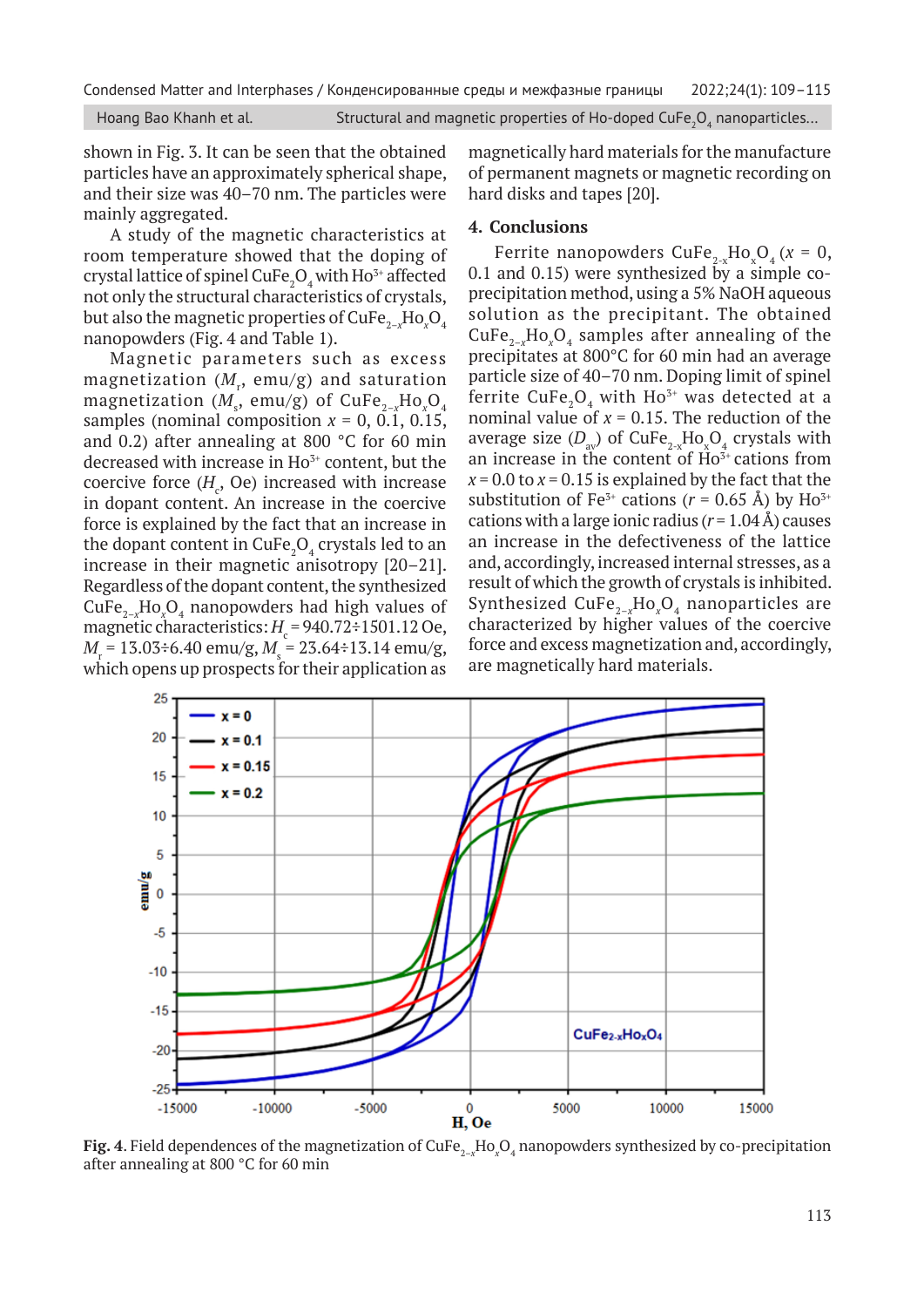Condensed Matter and Interphases / Конденсированные среды и межфазные границы 2022;24(1): 109–115

Hoang Bao Khanh et al.  $\hbox{S}$  Structural and magnetic properties of Ho-doped CuFe $_2$ O $_4$  nanoparticles...

## **Author contributions**

The authors contributed equally to this article.

# **Conflict of interests**

The authors declare that they have no known competing financial interests or personal relationships that could have influenced the work reported in this paper.

## **References**

1. Knurova M. V., Mittova I. Ya., Perov N. S., Al'myasheva O. V., Nguyen A. T., Mittova V. O., Bessalova V. V., Viryutina E. L. Effect of the degree of doping on the size and magnetic properties of nanocrystals  $\rm La_{1-x}Zn_xFeO_3$  synthesized by the sol – gel method*. Russian Journal of Inorganic Chemistry*. 2017;62: 281–287. https://doi.org/10.1134/ S0036023617030081

2. Bahadur A., Hussain W., Iqbal S., Ullah F., Shoaib M., Liu G., Feng K. A morphology controlled surface sulfurized CoM $\rm n_{_2}O_{_4}$ microspike electroncatalyst for water splitting with excellent OER rate for binderfree electrocatalytic oxygen evolution. *Journal of Materials Chemistry A*. 2021;20(9): 12255–12264. https://doi.org/10.1039/D0TA09430G

3. Berezhnaya M. V., Mittova I. Ya., Perov N. S., Al'myasheva O. V., Nguyen A. T., Mittova V. O., Bessalova V. V., Viryutina E. L. Production of zincdoped yttrium ferrite nanopowders by the sol-gel method. *Russian Journal of Inorganic Chemistry*. 2018;63(6): 742–746. https://doi.org/10.1134/ S0036023618060049

4. Nguyen A. T., Phan P. H. N., Mittova I. Ya., Knurova M. V., Mittova V. O. The characterization of nanosized ZnFe<sub>2</sub>O<sub>4</sub> material prepared by coprecipitation. *Nanosystems: Physics, Chemistry, Mathematics*. 2016;7(3): 459–463. https://doi. org/10.17586/2220-8054-2016-7-3-459-463

5. Bui X. V., Nguyen A. T. Sol-gel synthesis, crystal structure and magnetic properties of nanocrystalline praseodymium orthoferrite. *Kondensirovannye sredy i mezhfaznye granitsy = Condensed Matter and Interphases.* 2021;23(2): 196–203. https://doi.org/10.17308/ kcmf.2021.23/3429

6. Ngo T. P. H., Le T. K. Polyethylene glycol-assisted sol-gel synthesis of magnetic CoFe $\mathrm{_{2}O}_{\mathrm{_{4}}}$  powders as photo-fenton catalysts in the presence of oxalic acid. *Journal of Sol-Gel Science and Technology*. 2018;88: 211–219. https://doi.org/10.1007/s10971-018-4783-y

7. Huynh M. M., Do D. P., Tran T. N., Nguyen H. K. H., Tran Q. H., Luu T. X. T., Le T. K. Synthesis of magnetic  $\rm Mn_{_2}O_{_3}/CuFe_{_2}O_{_4}$  catalysts for the aerobic oxidation synthesis of p-hydroxybenzaldehyde. *Catalysis Letters*. 2018;148: 924–932. https://doi.org/10.1007/s10562- 017-2293-0

8. Sivakumar P., Ramesh R., Ramanand A., Ponnusamy S., Muthamizhchelvan C. Synthesis and characterization of NiFe<sub>2</sub>O<sub>4</sub> nanoparticles and nanorods. *Journal of Alloys and Compounds*. 2013;563: 6–11. https://doi.org/10.1016/j.jallcom.2013.02.077

9. Hamid A., Niloofar S., Samane A., Samira G., Mohammad M. G., Ayat M., Nasibeh T. Nanocrystalline  $\text{CuFe}_{2-x}\text{Sm}_{x}\text{O}_{4}$ : synthesis, characterization and its photocatalytic degradation of methyl orange. *Journal of Materials Science: Materials in Electronic*. 2016;27: 4689–493. https://doi.org/10.1007/s10854-016-4347-2

10. Kesavan G., Nataraj. N., Chen S. M., Lin L. H. Hydrothermal synthesis of NiFe<sub>2</sub>O<sub>4</sub> nanoparticles as an efficient electrocatalyst for the electrochemical detection of bisphenol A. *New Journal of Chemistry*. 2020;44: 7698–7707. https://doi.org/10.1039/ D0NJ00608D

11. Douaa B., Muthafar F. A. H., Farah T. M. N. Structural and electrical properties of  $CuLa<sub>y</sub>Fe<sub>2-y</sub>O<sub>4</sub>$ ferrites. *Iraqi Journal of Physics*. 2013;11(21): 102–109. Available at: https://www.iasj.net/iasj/article/88008

12. Hosseini S. A. Morphologies and magnetic properties of dysprosium doped copper ferrite by changing the types of chelating agent. *Journal of Materials Science: Materials in Electronic*. 2017;28: 1086–1091. https://doi.org/10.1007/s10854-016-5632-9

13. Nguyen A. T., Nguyen T. D., Mittova V. O., Berezhnaya M. V., Mittova I. Ya. Phase composition and magnetic properties of  $\mathrm{Ni_{1-x}Co_{x}Fe_{2}O_{4}}$  nanocrystals with spinel structure, synthesized by Co-precipitation. *Nanosystems: Physics, Chemistry, Mathematics*. 2017;8(3): 371–377. https://doi.org/10.17586/2220- 8054-2017-8-3-371-377

14. Pham T. H. D., Nguyen A. T. Optical and magnetic properties of orthoferrite NdFeO<sub>z</sub> nanomaterials synthesized by simple co-precipitation method. *Kondensirovannye sredy i mezhfaznye granitsy = Condensed Matter and Interphases.* 2021;23(4): 600– 606. https://doi.org/10.17308/kcmf.2021.23/3680

15. Nguyen A. T., Nguyen T. T. L., Bui X. V., Nguyen T. H. D., Lieu D. H., Le T. M. L., Pham V. Optical and magnetic properties of  $HoFeO<sub>3</sub>$  nanocrystals prepared by a simple co-precipitation method using ethanol. *Journal of Alloys and Compounds*. 2020;834: 155098. https://doi.org/10.1016/j.jallcom.2020.155098

16. Housecroft C. E., Sharpe A. G. *Inorganic Chemistry*, *2nd edition*. Pearson: Prentice Hall; 2005. 987 p.

17. Vo Q. M., Mittova V. O., Nguyen V. H., Mittova I. Ya., Nguyen A. T. Strontium doping as a means of influencing the characteristics of neodymium orthoferrite nanocrystals synthesized by coprecipitation method. *Journal of Materials Science: Materials in Electronics*. 2021;32: 26944–26954. https:// doi.org/10.1007/s10854-021-07068-x

18. Mehdi R. N., Mohsen B., Ali S. N., Mansoureh R. J. Nanocrystalline Ce-doped copper ferrite: synthesis,